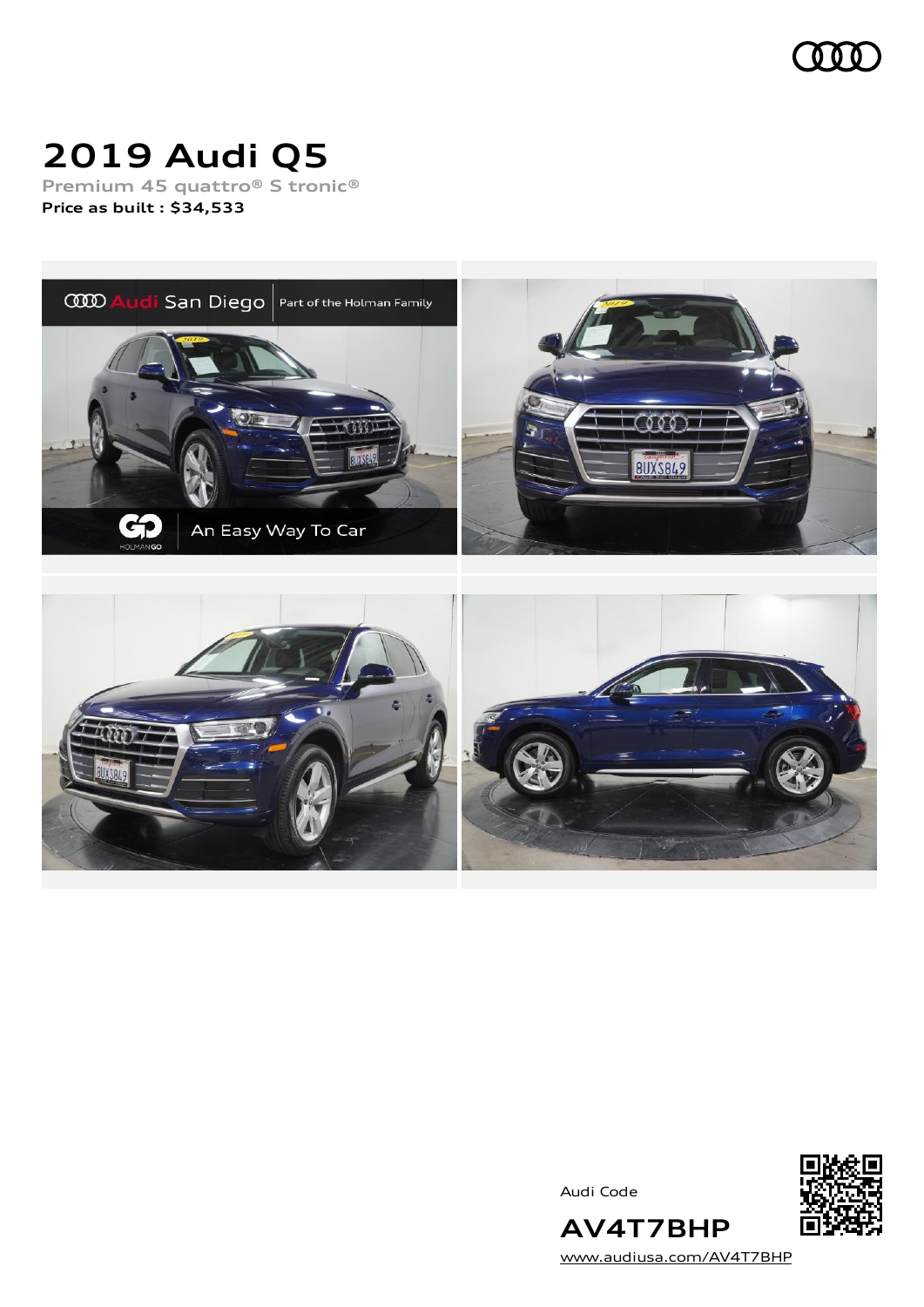**Audi 2019 Audi Q5** Premium 45 quattro® S tronic®

**Price as buil[t](#page-10-0)** \$34,533

### **Exterior colour**

Navarra Blue metallic

#### **Interior colour**

| Seats     | Black        |
|-----------|--------------|
| Dashboard | <b>Black</b> |
| Carpet    | Black        |
| Headliner | Gray         |

### **Technical Specifications**

| Engine type                  | 2.0-liter four-cylinder                       |
|------------------------------|-----------------------------------------------|
| stroke                       | Displacement/Bore and 1,984/82.5 x 92.8 cc/mm |
| Torque                       | 273 @ 1,600 - 4,500 lb-ft@rpm                 |
| Top track speed              | 130 mph mph $1$                               |
| Acceleration (0 - 60<br>mph) | 5.9 seconds seconds                           |
| Recommended fuel             | Premium                                       |

#### **COD Audi** San Diego | Part of the Holman Family



### **Further Information**

| Type of vehicle | Used car     |
|-----------------|--------------|
| Mileage         | 31,815 miles |
| Warranty        | No           |

#### **Audi Code** AV4T7BHP

**Your configuration on www.audiusa.com** [www.audiusa.com/AV4T7BHP](https://www.audiusa.com/AV4T7BHP)

**Commission number** 3b5251b40a0e09a9157f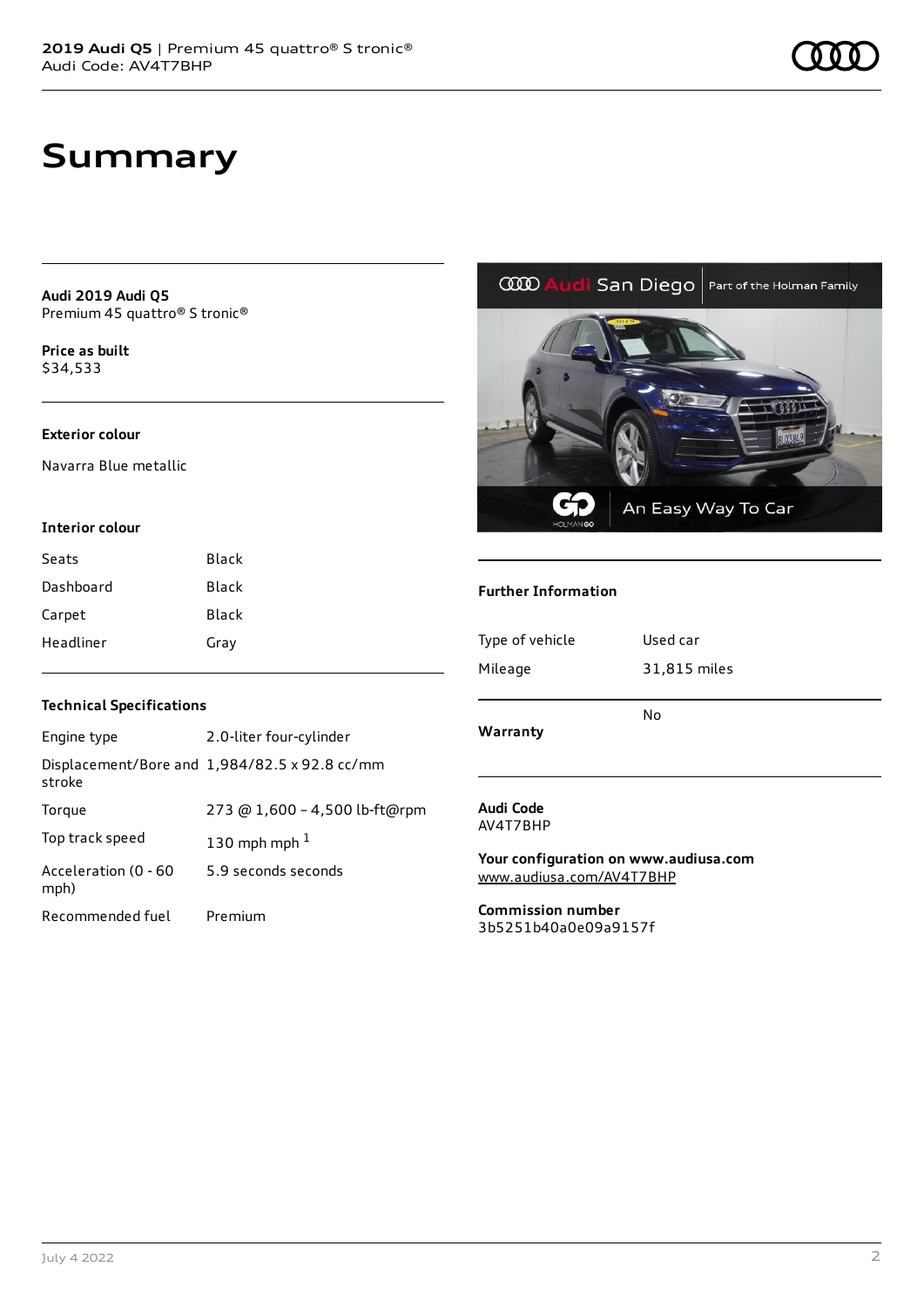# **Equipment**

Navarra Blue metallic

Audi advanced key-keyless start, stop and entry

Power-adjustable, auto-dimming, power-folding, heated exterior side mirrors with memory

19" 235/55 all-season tires

19" 5-arm-wing design wheels

Convenience package

High-gloss Gray Oak Wood inlays

Audi pre sense® rear

Audi side assist

SiriusXM® Satellite Radio





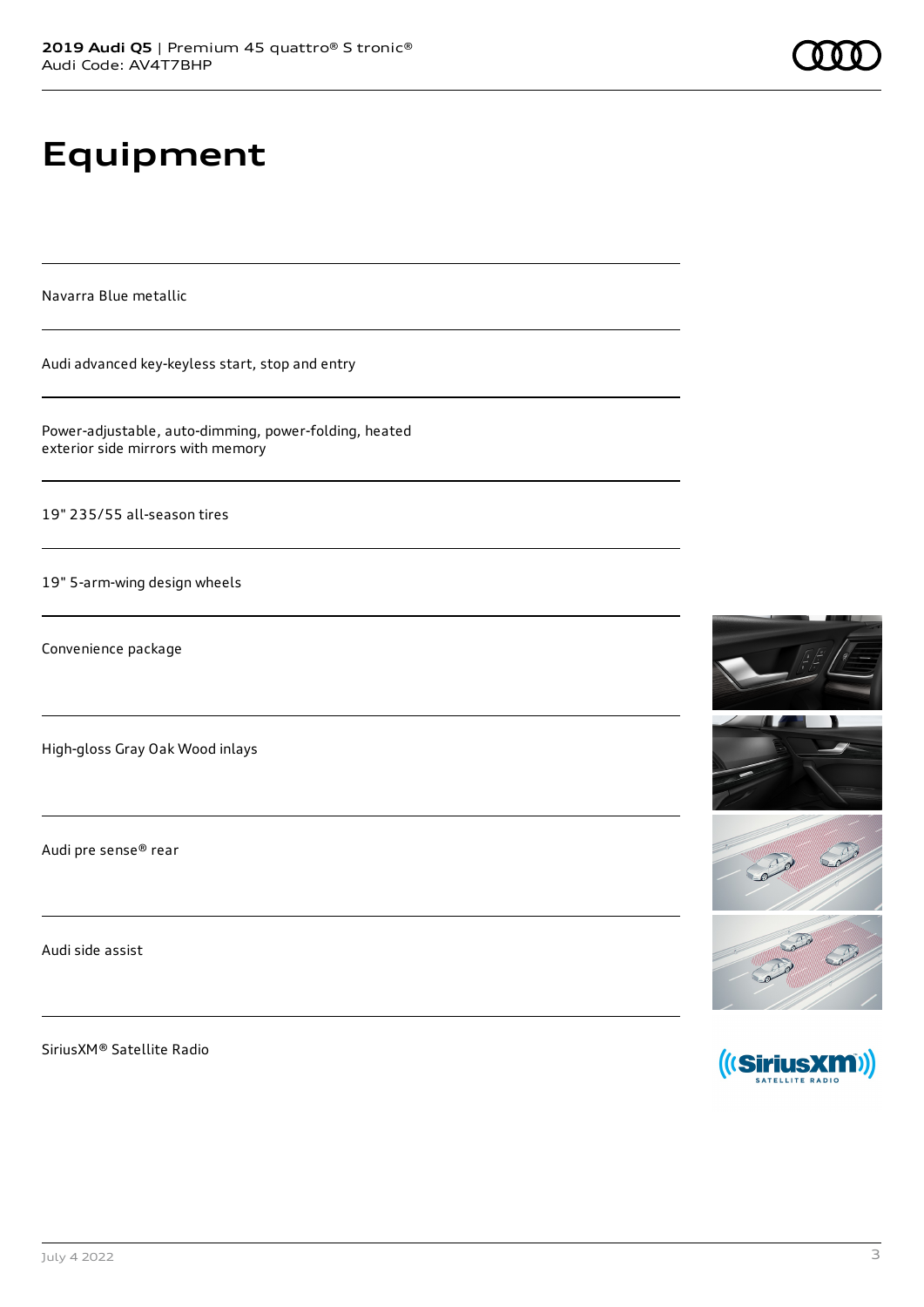| 4UB | Driver and front passenger airbags                               |
|-----|------------------------------------------------------------------|
| UH1 | Electromechanical parking brake                                  |
| 8T2 | Cruise control with coast, resume and<br>accelerate features     |
| VC2 | Garage door opener (HomeLink®)                                   |
| 4H5 | Electronic child locks                                           |
| QZ7 | Electromechanical power steering                                 |
| 7K6 | Tire-pressure monitoring system                                  |
| 4X3 | Front thorax side airbags and Sideguard®<br>head curtain airbags |
| 3B7 | Lower Anchors and Tethers for Children<br>(LATCH) in rear seats  |
|     |                                                                  |

#### **Exterior**

| Interior |                                                          |
|----------|----------------------------------------------------------|
| 47B      | Aluminum trim around exterior windows                    |
| VW1      | Rear privacy glass                                       |
| 8SP      | LED taillights with dynamic turn signals                 |
| 8IH      | Xenon plus headlights with LED daytime<br>running lights |
| 511      | Adaptive rear spoiler                                    |
| 3S1      | Aluminum roof rails                                      |
| 1BA      | Dynamic suspension system                                |
| 1S1      | Car jack                                                 |

#### **Interior**

| OE1 | Storage package          |
|-----|--------------------------|
| 4M3 | Four beverage holders    |
| 7M0 | Plastic door sill inlays |

| 6N) | Cloth headliner                                                                     |
|-----|-------------------------------------------------------------------------------------|
| 9AQ | Three-zone automatic climate control                                                |
| 4L7 | Auto-dimming interior rear view mirror with<br>digital compass                      |
| QQ1 | LED interior lighting package                                                       |
| 1XW | Three-spoke multifunction steering wheel                                            |
| 7F9 | Leather-wrapped gear selector                                                       |
| 4E7 | Power tailgate                                                                      |
| 5XF | Driver and front-passenger extendable sun<br>visors with illuminated vanity mirrors |
| 3NS | Sliding, split folding 40/20/40 rear<br>seatbacks with adjustable recline           |
| 7HA | Without extended leather package                                                    |

- N1F Leather seating surfaces
- 4A3 Heated front seats

**Interior**

#### **Infotainment and Driver Assistance**

| 6K9             | Audi pre sense® basic and Audi pre sense®<br>city                                                                     |
|-----------------|-----------------------------------------------------------------------------------------------------------------------|
| 2H1             | Audi drive select                                                                                                     |
| IW <sub>3</sub> | Audi connect CARE assistance and security<br>services                                                                 |
| UI2             | Audi smartphone interface including Apple<br>CarPlay <sup>™</sup> and Google™ Android Auto™ for<br>compatible devices |
| KA2             | Rear view camera                                                                                                      |
| 9VD             | Audi sound system                                                                                                     |
| 9S7             | Color driver information system                                                                                       |
| 7UH             | Connectivity package                                                                                                  |
|                 |                                                                                                                       |

### **(1/2)**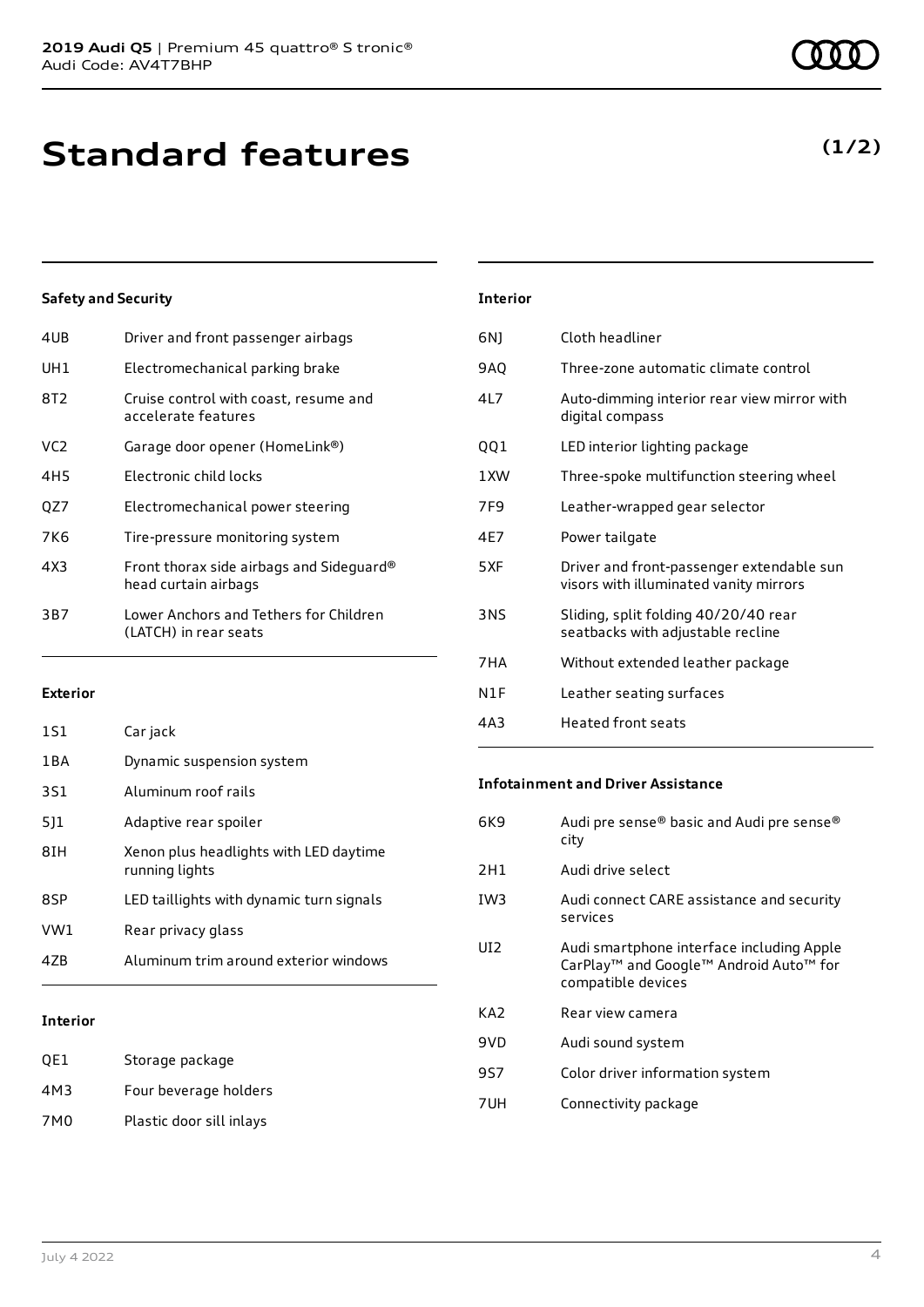## **Standard features**

### **Infotainment and Driver Assistance**

| I8S | MMI® radio |  |
|-----|------------|--|
|-----|------------|--|

9ZX BLUETOOTH® wireless technology preparation for compatible devices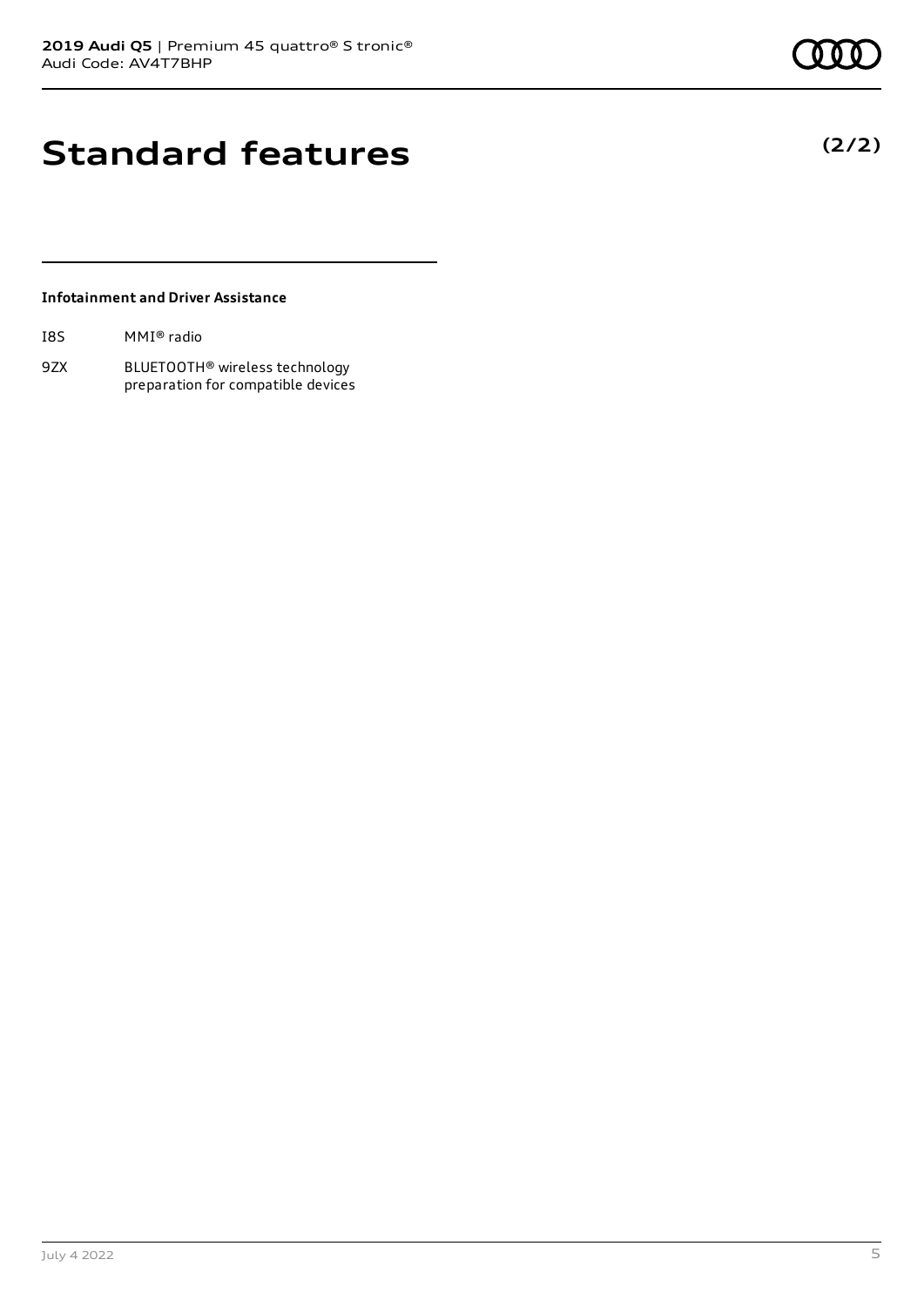## **Dealer remarks**

Navarra Blue Metallic 2019 Audi Q5 2.0T Premium quattro quattro 7-Speed Automatic S tronic 2.0L TFSI Black w/Leather Seating Surfaces, Audi Advanced Key, Audi Pre Sense Rear, Audi Side Assist, Auto-Dimming Power Folding Mirrors, Convenience Package, Driver Seat Memory, SiriusXM All Access Service, Trailer Hitch, Wheels: 19" 5-Arm-Wing Design.

Come find out why so many people buy their cars at Audi San Diego. We have a premium selection of pre-owned vehicles. All of our pre-owned vehicles have been inspected and reconditioned by experienced technicians and our finance department specializes in all types of credit. Recent Arrival! 22/27 City/Highway MPG

Awards:

\* 2019 KBB.com 10 Best Luxury SUVs \* 2019 KBB.com Best Buy Awards

- All prices subject to change without prior notice. Dealer not responsible for clerical input errors and third party mistakes. Please verify all pricing with dealer. - ADVERTISED PRICE PLUS GOVERNMENT FEES AND TAXES, ANY FINANCE CHARGES, ANY DEALER DOCUMENT PROCESSING CHARGE, ANY ELECTRONIC FILING CHARGE, AND ANY EMISSION TESTING CHARGE.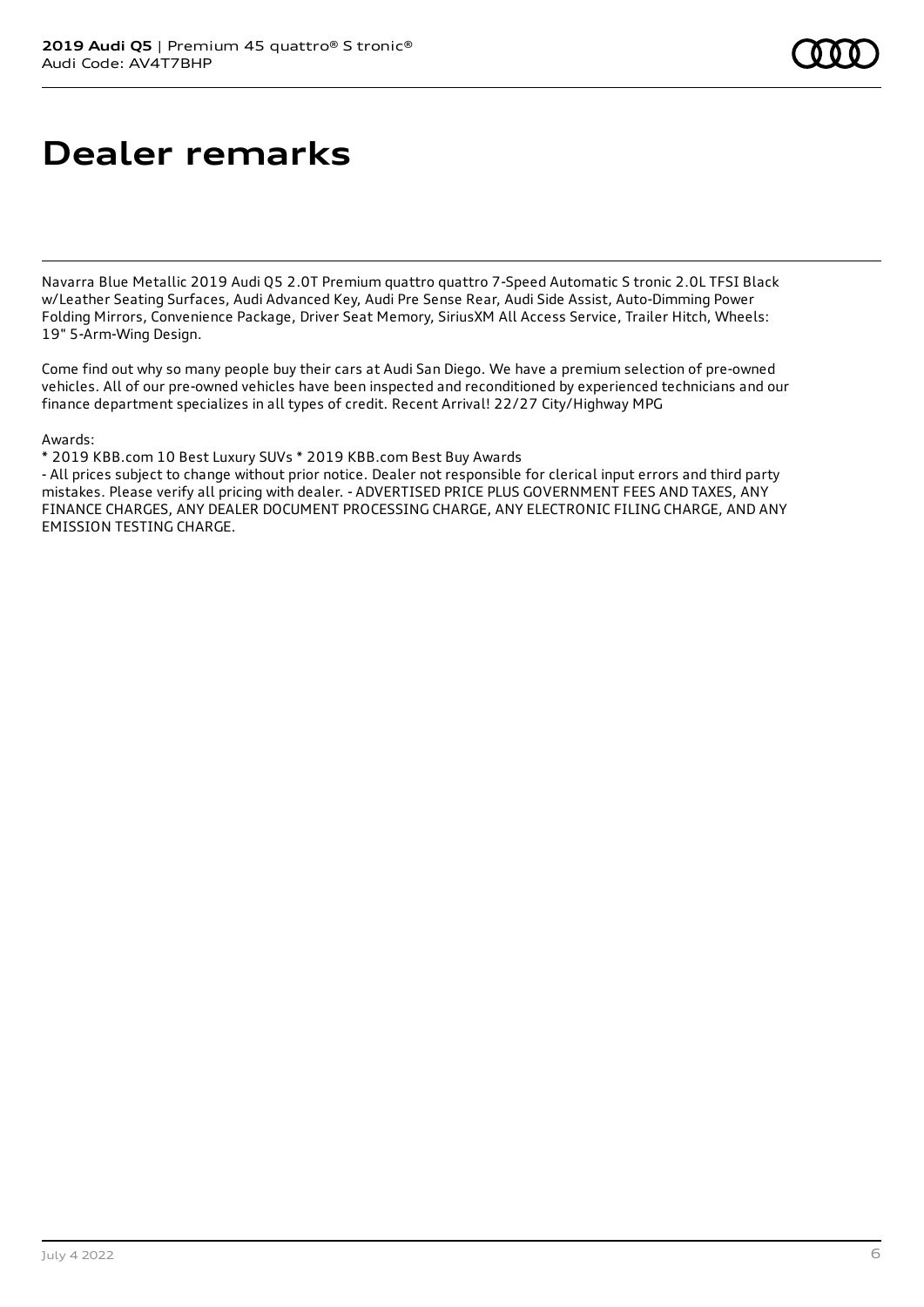### **Technical Specifications**

#### **Engineering | Performance**

| Engine type                                 | 2.0-liter four-cylinder                       |
|---------------------------------------------|-----------------------------------------------|
| Power Level                                 | 45                                            |
| Max. output ps/hp                           | 248 @ 5,000 - 6,000 @ rpm                     |
| Towing capacity                             | 4,400-lb maximum towing capacity<br>lb        |
| Torque                                      | 273 @ 1,600 - 4,500 lb-ft@rpm                 |
| Valvetrain                                  | 16-valve DOHC with Audi valvelift<br>system   |
| Acceleration (0 - 60<br>mph)                | 5.9 seconds seconds                           |
| Engine block                                | Cast-iron                                     |
| Induction/fuel injection Turbocharged/TFSI® |                                               |
| Cylinder head                               | Aluminum-alloy                                |
| stroke                                      | Displacement/Bore and 1,984/82.5 x 92.8 cc/mm |
| Top track speed <sup>1</sup>                | 130 mph mph                                   |

### **Electrical system**

| Alternator | 110-150 A   |
|------------|-------------|
| Battery    | 420 A/75 Ah |

### **Transmission | Drivetrain**

| Gear ratios: 6th         | 0.508:1                                                                                                                                                   |
|--------------------------|-----------------------------------------------------------------------------------------------------------------------------------------------------------|
| Gear ratios: Final Drive | 5.302:1                                                                                                                                                   |
| Gear ratios: 7th         | 0.386:1                                                                                                                                                   |
| Gear ratios: 4th         | 1.057:1                                                                                                                                                   |
| Transmission             | Seven-speed S tronic <sup>®</sup> dual-clutch<br>automatic transmission and<br>quattro <sup>®</sup> all-wheel drive with ultra <sup>®</sup><br>technology |
| Gear ratios: 2nd         | 2.190:1                                                                                                                                                   |
| Gear ratios: 3rd         | 1.517:1                                                                                                                                                   |
| Gear ratios: Reverse     | 2.750:1                                                                                                                                                   |
| Gear ratios: 1st         | 3.188:1                                                                                                                                                   |
|                          |                                                                                                                                                           |

### **Steering**

| Steering type                              | Electromechanical power steering<br>system<br>15.8:1 |  |
|--------------------------------------------|------------------------------------------------------|--|
| Turning diameter, curb- 38.4 ft<br>to-curb |                                                      |  |
| Steering ratio                             |                                                      |  |
| <b>Suspension</b>                          |                                                      |  |
| Front axle                                 | Five-link front suspension                           |  |
| Rear axle                                  | Five-link rear suspension                            |  |

#### **Brakes**

| Front brakes | 13.3 (ventilated disc) in |
|--------------|---------------------------|
| Rear brakes  | 13.0 (ventilated disc) in |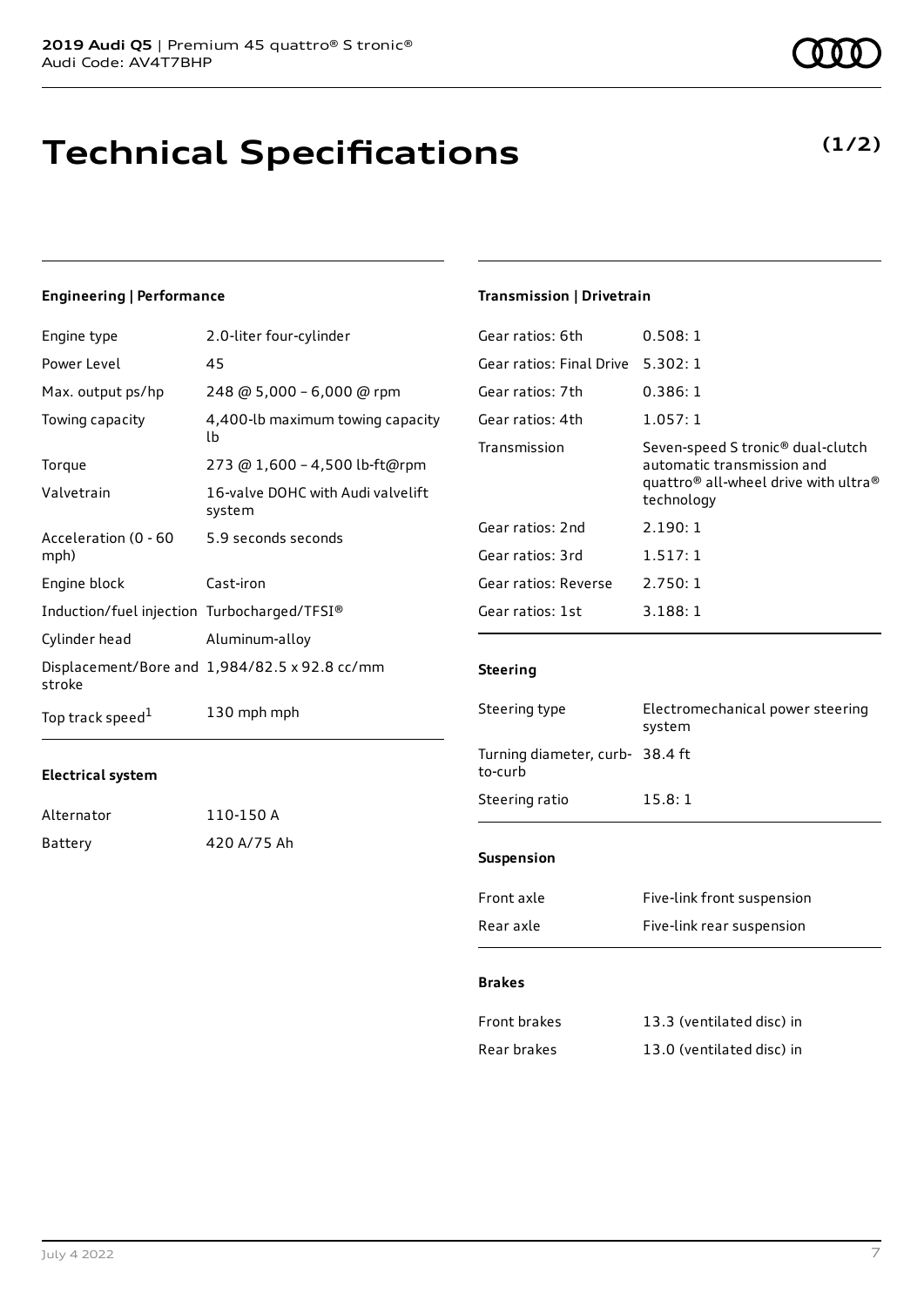### **Technical Specifications**

### Material Multi-material body construction (steel and aluminum composition) **Warranty | Maintenance**

**Body**

| Warranty    | 4-year/50,000-mile Audi New<br>Vehicle Limited Warranty                                   |
|-------------|-------------------------------------------------------------------------------------------|
| Maintenance | 12-month/10,000-mile (whichever<br>occurs first) NO CHARGE first<br>scheduled maintenance |

### **Exterior Measurements**

| Height                           | 65.3 in  |
|----------------------------------|----------|
| Overall width without<br>mirrors | 74.5 in  |
| Length                           | 183.6 in |
| Wheelbase                        | 111.0 in |
| Drag coefficient                 | 0.32 Cw  |
| Overall width with<br>mirrors    | 84.3 in  |
| Track rear                       | 63.3 in  |
| Track front                      | 63.6 in  |
| Curb weight                      | 4,045 lb |
| Ground clearance,<br>loaded      | 8.2 in   |

### **Interior measurements**

| Seating capacity                          | 5                      |
|-------------------------------------------|------------------------|
| Shoulder room, rear                       | 56.5 in                |
| Head room with front<br>sunroof           | 40.2 in                |
| Leg room, rear                            | 37.8 in                |
| Shoulder room, front                      | 57.7 in                |
| Head room with rear<br>sunroof            | 37.7 in                |
| Head room, rear                           | 39.3 in                |
| Leg room, front                           | 41.0 in                |
| Head room, front                          | 41.7 in                |
| Cargo volume, rear<br>seatbacks up/folded | 25.1/53.1 cu ft, cu ft |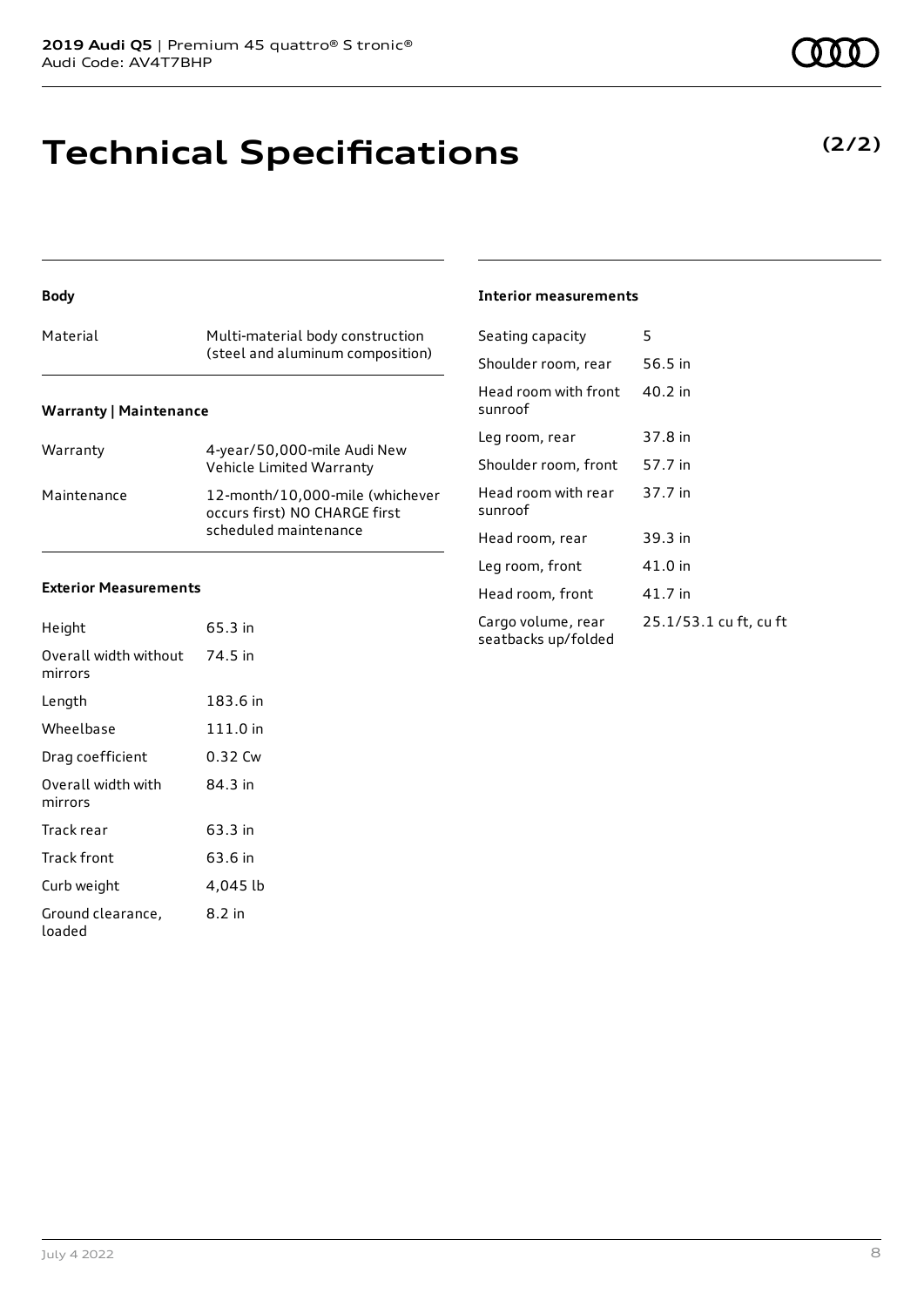### **Consumption- and emission**

### **Consumption by NEDC**

| urban       | 22 mpg |
|-------------|--------|
| extra-urban | 27 mpg |
| combined    | 24 mpg |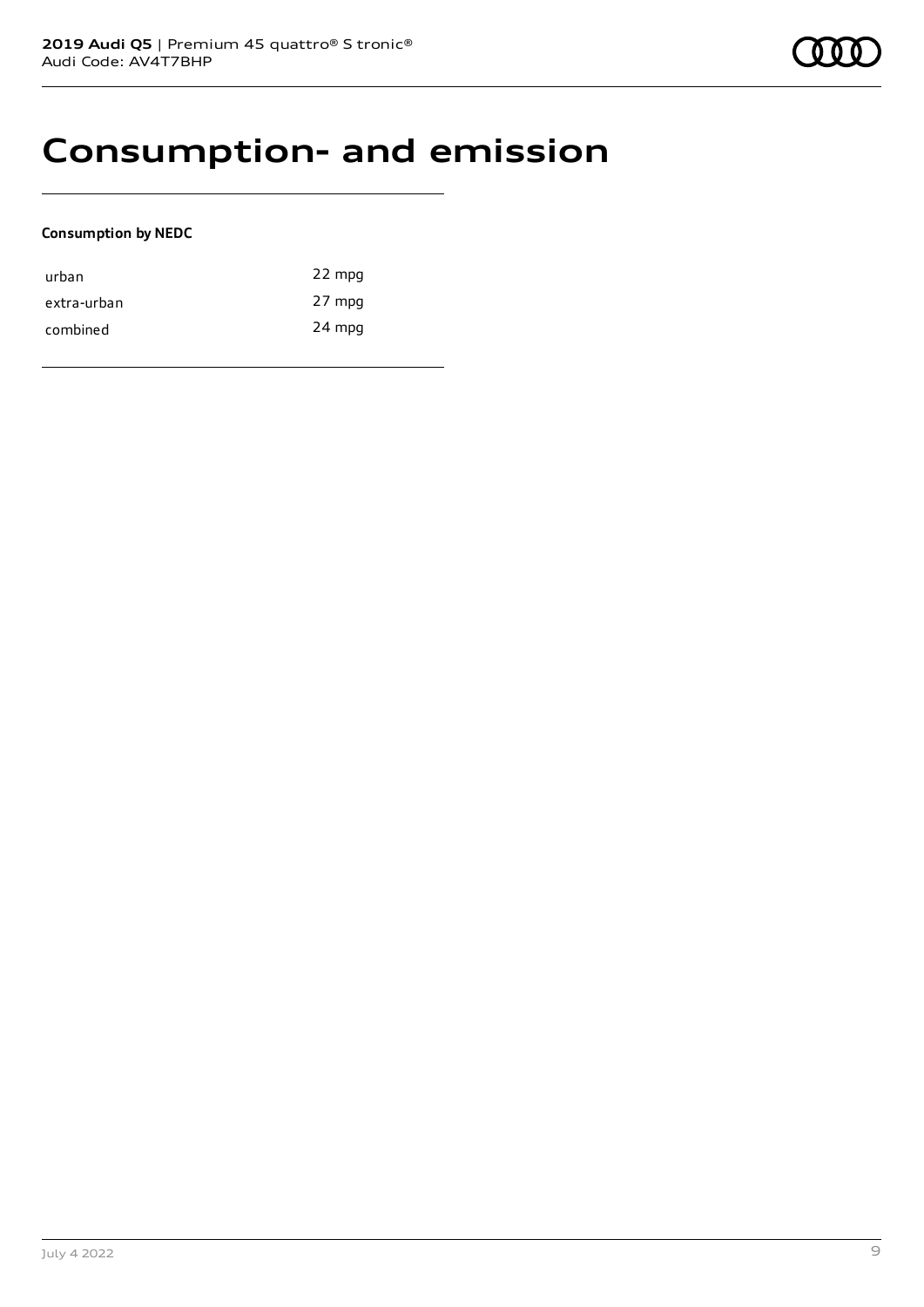

### **Contact**

Dealer **Audi San Diego**

9010 Miramar Rd 92126 San Diego CA

Phone: +18585788600 FAX: 8585789866

www: [https://www.audisd.com](https://www.audisd.com/)